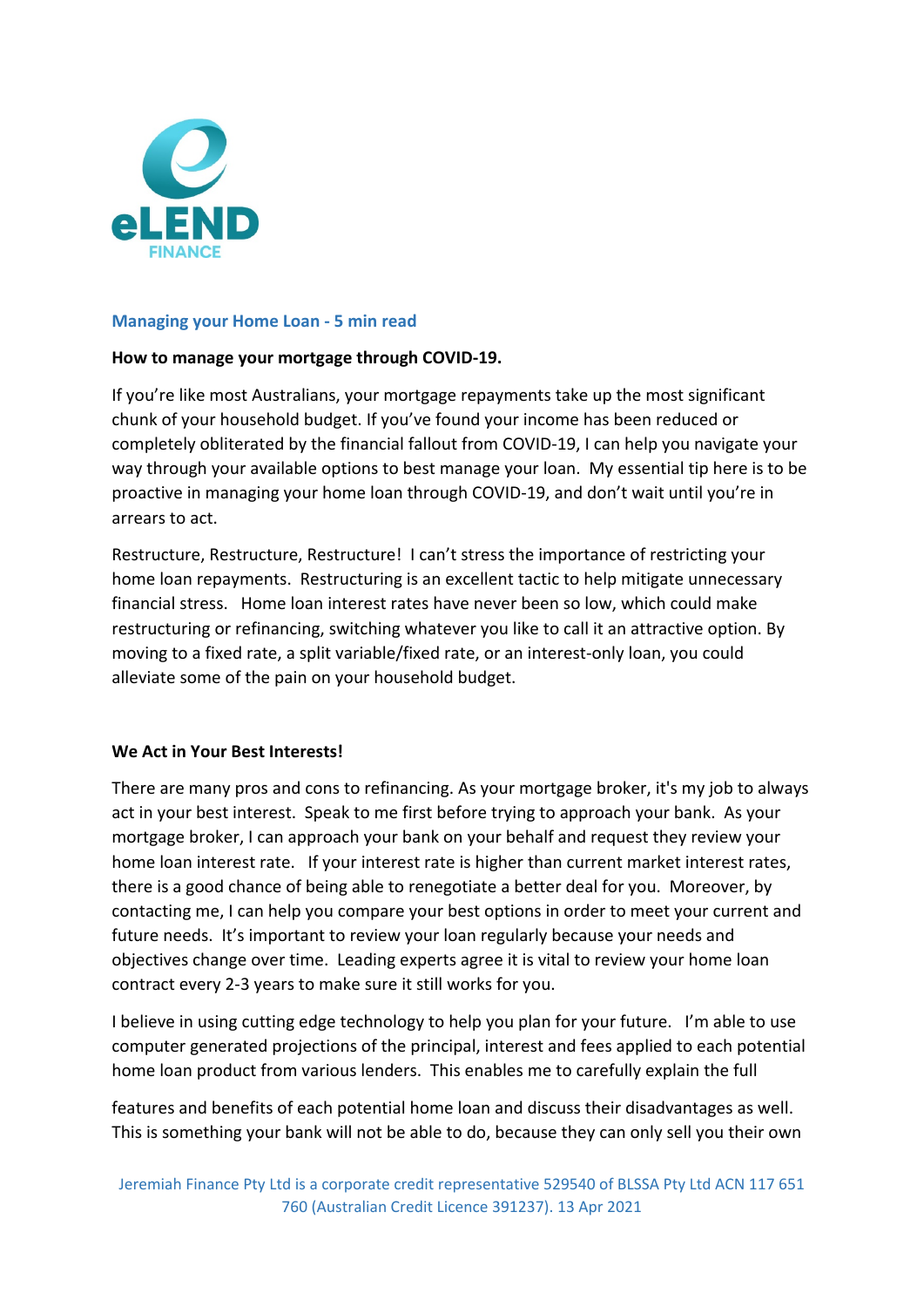products. As mortgage brokers, I always act in your best interest so that you reap the rewards.

### **Refinance**

As your Mortgage Broker I can tell you what fees or charges would be involved in refinancing, and which lenders are covering loan refinancing fees through a cashback offer or promotion. Depending on your situation and which lender you are with, you may be better off switching lenders altogether and finding a different lender better suited to your new financial situation and with a more competitive interest rate.

## **Redraw and Offset Accounts**

Keep in mind that unemployment can make approval for restructuring or refinancing more difficult. If you are ahead of your payments, you may be able to access your redraw balance to help your household budget through a more challenging financial period.

Similarly, if you have available funds in offset, you may be able to access these funds if your household budget is stretched. Suppose you are currently paying more than the minimum repayment amount on your loan. In that case, you may have the option to reduce your repayments to the minimum contracted loan repayments set out in your loan contract and reclaim some cash to supplement your household budget. If you're not sure how to do this, give me a call, and I can review your loan contract for you and let you know if there is a better deal out there.

# **Interest only repayments**

# *Can you switch to interest-only repayments for the short-term? And if you can, should you?*

You will likely have to pay more interest over the life of your loan, and higher interest and fees might apply. Ask me whether it's an option with your lender and whether it will suit your situation. Repayment pauses, or mortgage holidays, involve you requesting a pause in your home loan repayments for around three to six months. During that time, any unpaid interest will continue to be calculated monthly. This means the interest continues to accumulate (and your loan balance increases) and is then added to your loan balance. Although the repayment is paused and gives you a reprieve in the short-term, you will end up paying more in the long-term. That could look like higher regular payments for the remainder of your term, or through the same repayments but for an extended loan term.